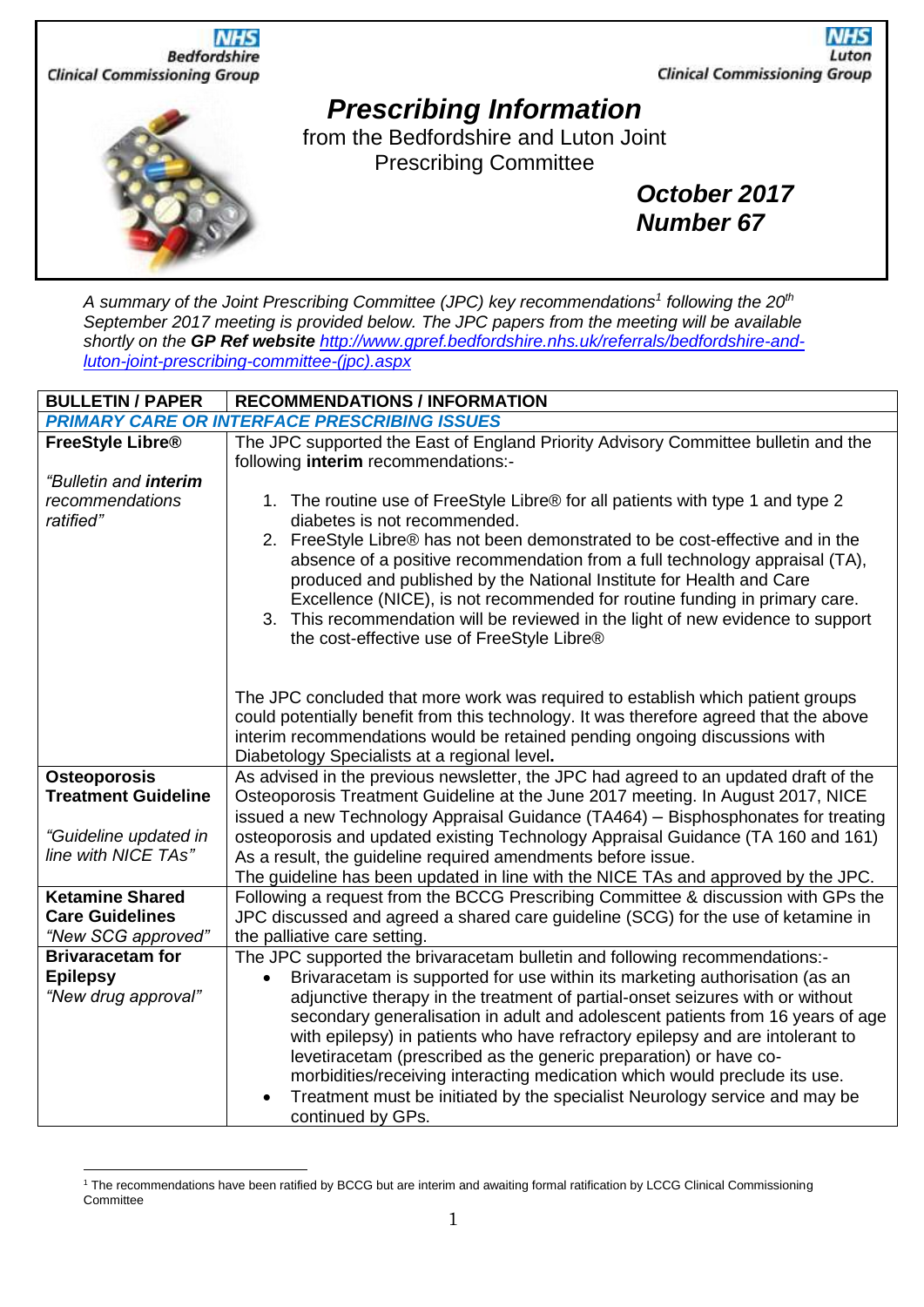| <b>Wound Care</b>                               | The JPC ratified the Wound Care Formulary Group approval of the updated EPUT Leg                                                                                             |
|-------------------------------------------------|------------------------------------------------------------------------------------------------------------------------------------------------------------------------------|
| <b>Formulary Update</b>                         | ulcer policy. This will be added to microguide.                                                                                                                              |
| "Additions to the                               | The following information from the Wound Care Formulary Group was noted for<br>information:-                                                                                 |
| Formulary approved                              | The Bedfordshire and Luton lymphoedema nurses and TVNs follow the British                                                                                                    |
| and information on                              | Lymphoedema Pathway and in addition:-                                                                                                                                        |
| prescribing of                                  |                                                                                                                                                                              |
| lymphoedema                                     | Use of garments is initiated by Lymphoedema service or Leg Ulcer service                                                                                                     |
| garments noted"                                 | only.                                                                                                                                                                        |
|                                                 | Recommendations are for 2 sets of garments to be prescribed per patient and                                                                                                  |
|                                                 | these last 3-6 months or 100 washes per set.                                                                                                                                 |
|                                                 | There is a large variety of garments needed because of the individual needs of<br>$\bullet$                                                                                  |
|                                                 | the patients, therefore there are no specific brands as this is left to the TVN's                                                                                            |
|                                                 | judgement and knowledge.                                                                                                                                                     |
| <b>Buccal Midazolam</b>                         | The Committee discussed the availability of the licensed preparation of Epistatus® but                                                                                       |
| <b>Update</b>                                   | agreed to continue to support the existing JPC recommendations (use of the                                                                                                   |
|                                                 | Buccolam® preparation of buccal midazolam):-                                                                                                                                 |
| "No change to                                   |                                                                                                                                                                              |
| recommendations"                                | http://www.gpref.bedfordshire.nhs.uk/media/147044/advquid buccalmidazolamupdatei                                                                                             |
|                                                 | ncswitchingalgorithm_apr16.pdf                                                                                                                                               |
| <b>Denosumab</b>                                | The Committee approved an updated and reformatted version of the denosumab GP                                                                                                |
|                                                 | information sheet following the issue of the latest MHRA warnings.                                                                                                           |
| "GP information sheet                           |                                                                                                                                                                              |
| updated"                                        |                                                                                                                                                                              |
| <b>Alemtuzumab SCG</b>                          | A few minor clarifications to the updated Alemtuzumab Shared Care Guideline (SCG)                                                                                            |
| "Updated SCG                                    | document were passed to the authors (Cambridge University Hospital Trust). Subject                                                                                           |
| approved"                                       | to the necessary clarifications/amendments being made, the updated shared care                                                                                               |
|                                                 | guideline was supported by the JPC.                                                                                                                                          |
|                                                 |                                                                                                                                                                              |
| <b>Drug Safety Updates</b><br>(DSU) and Patient | The MHRA Drug Safety Updates for July, August and September 2017, were noted by<br>the JPC for information. Some of the safety alerts (of specific interest to Primary Care) |
| <b>Safety Alerts</b>                            | are highlighted below however please click on the links below to access the full                                                                                             |
| "Important safety                               | documents.                                                                                                                                                                   |
| updates"                                        | <b>July 2017 DSU</b>                                                                                                                                                         |
|                                                 | https://www.gov.uk/government/uploads/system/uploads/attachment_data/file/632819/                                                                                            |
|                                                 | DSU-July_PDF.pdf                                                                                                                                                             |
|                                                 | August 2017 DSU                                                                                                                                                              |
|                                                 | https://www.gov.uk/government/uploads/system/uploads/attachment_data/file/637656/                                                                                            |
|                                                 | DSU-August_PDF.pdf                                                                                                                                                           |
|                                                 | Corticosteroids: risk of central serous chorioretinopathy with local as well as<br>$\bullet$<br>systemic administration.                                                     |
|                                                 | Adrenaline auto-injectors: updated advice after European review - see p3.                                                                                                    |
|                                                 | September 2017 DSU                                                                                                                                                           |
|                                                 | https://www.gov.uk/government/uploads/system/uploads/attachment_data/file/647375/                                                                                            |
|                                                 | DSU-Sept-pdf.pdf                                                                                                                                                             |
|                                                 | Miconazole (Daktarin®): over-the-counter oral gel contraindicated in patients<br>$\bullet$                                                                                   |
|                                                 | taking warfarin.                                                                                                                                                             |
|                                                 | Loperamide (Imodium®): reports of serious cardiac adverse reactions with high                                                                                                |
|                                                 | doses of loperamide associated with abuse or misuse.<br><b>SECONDARY CARE PRESCRIBING/COMMISSIONING ISSUES</b>                                                               |
| <b>Biologic treatment</b>                       | An update to the treatment algorithm was approved by the JPC.                                                                                                                |
| for severe                                      |                                                                                                                                                                              |
| Rheumatoid                                      |                                                                                                                                                                              |
| <b>Arthritis, Algorithm</b>                     |                                                                                                                                                                              |
| В.                                              |                                                                                                                                                                              |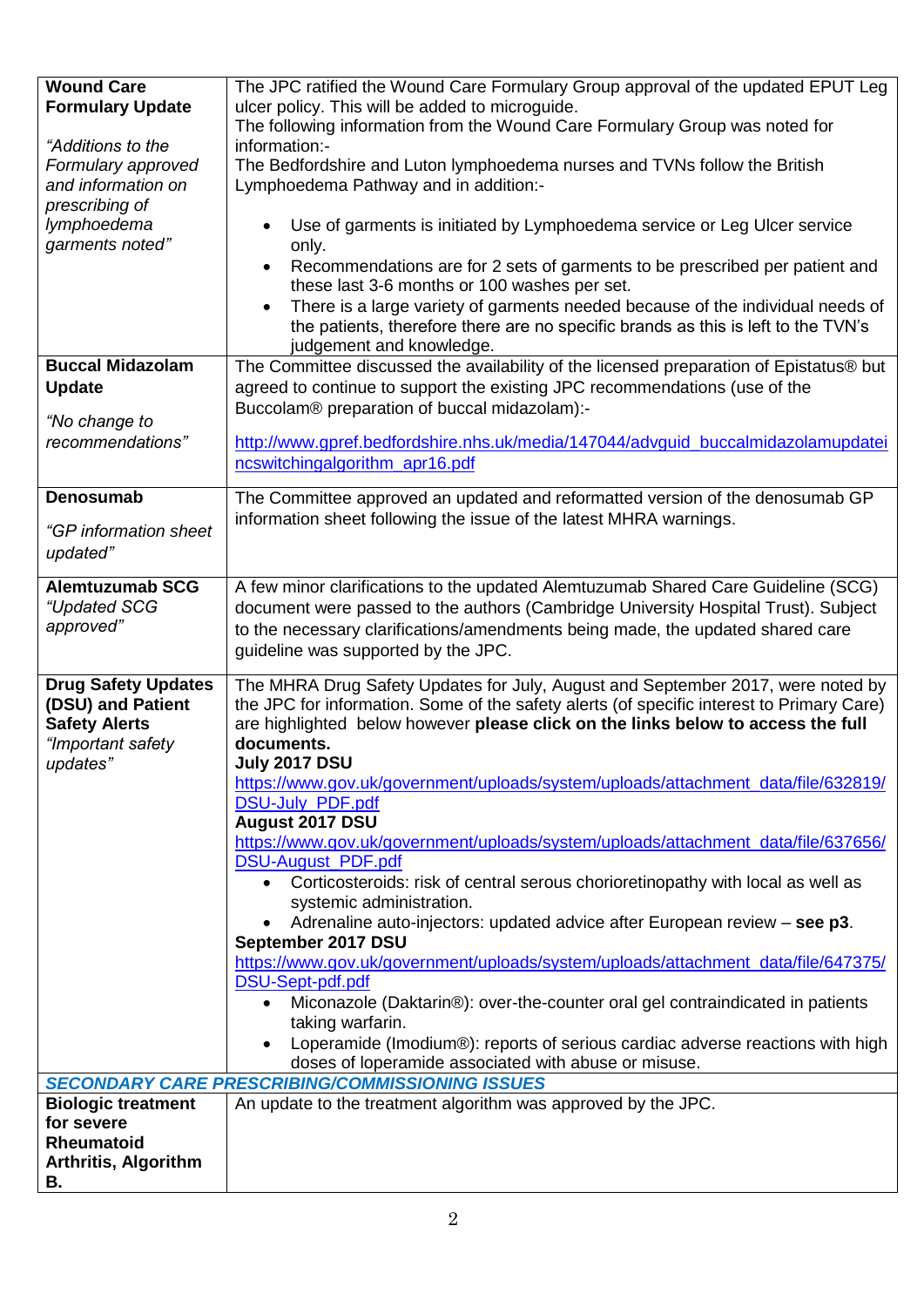| The JPC considered and supported the pathway which had been produced as a result           |  |
|--------------------------------------------------------------------------------------------|--|
| of a request by local Rheumatology specialists. The pathway outlines which agents          |  |
| are commissioned, what order they can be used and information on switching criteria.       |  |
| Additional Papers/issues considered by the Committee                                       |  |
| The JPC ratified the updated guidelines.                                                   |  |
|                                                                                            |  |
|                                                                                            |  |
|                                                                                            |  |
| The Terms of Reference have been updated as agreed at the last meeting to include          |  |
| GP membership from the Chiltern Vale Locality of BCCG.                                     |  |
|                                                                                            |  |
| The MHRA has issued updated advice on the use of Adrenaline Auto-injectors after           |  |
| completion of the European Medicines Agency Review. https://www.gov.uk/drug-               |  |
| safety-update/adrenaline-auto-injectors-updated-advice-after-european-review               |  |
| The MHRA advice document above is in line with and replaces the JPC bulletin on            |  |
| Adrenaline Auto-Injectors.                                                                 |  |
| In addition, the Department of Health has recently consulted on proposed                   |  |
| amendments to the Human Medicines Regulations 2012: to allow schools to hold               |  |
| spare adrenaline auto-injectors (AAIs) without a named individual prescription, for use    |  |
| as emergency back-up to treat anaphylaxis in children registered by the school as          |  |
| being in receipt of a medical prescription for an AAI. As a result of the consultation the |  |
| regulations have been amended and came into effect from 1 October 2017.                    |  |
|                                                                                            |  |

# **NICE Guidance**

## **The Committee noted the following CCG Commissioned Technology Appraisal Guidance for implementation:-**

# **Ustekinumab for moderately to severely active Crohn's disease after previous treatment**

Technology appraisal guidance [TA456] Published date: 12 July 2017

<https://www.nice.org.uk/guidance/ta456>

#### **Collagenase clostridium histolyticum for treating Dupuytren's contracture**

Technology appraisal guidance [TA459] Published date: 26 July 2017

<https://www.nice.org.uk/guidance/ta459>

The JPC has previously issued guidance on this which has been superseded by the NICE TA.

**Adalimumab and dexamethasone for treating non-infectious uveitis,** Technology appraisal guidance [TA460] Published date: 26 July 2017,<https://www.nice.org.uk/guidance/ta460>

CCGs are responsible for funding the dexamethasone and this NICE Technology Appraisal Guidance will supersede current (negative) JPC Guidance. Adalimumab is the commissioning responsibility of NHSE and patients must be treated in NHSE accredited tertiary centres to obtain NHSE funding.

#### **Roflumilast for treating chronic obstructive pulmonary disease**

Technology appraisal guidance [TA461] Published date: 26 July 2017,<https://www.nice.org.uk/guidance/ta461>

Roflumilast is not included in the COPD Guidelines because this treatment option will be initiated in secondary care, however the NICE TA will be added to the CCG Formulary.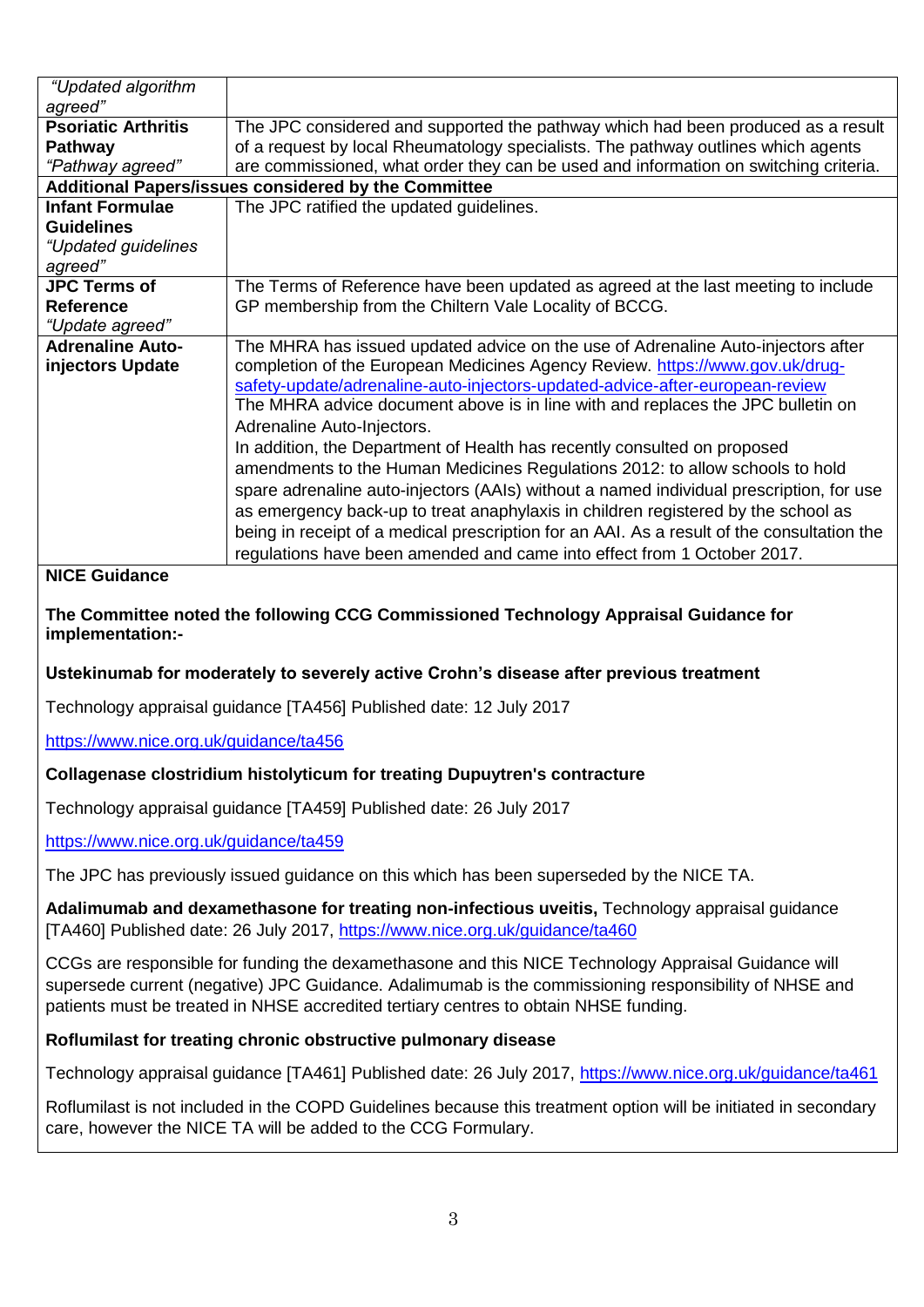**Alendronate, etidronate, risedronate, raloxifene and strontium ranelate for the primary prevention of osteoporotic fragility fractures in postmenopausal women**

Technology appraisal guidance [TA160] Published date: 27 October 2008 Last updated: 09 August 2017

## <https://www.nice.org.uk/guidance/ta160>

Recommendations have been included in the update to the Osteoporosis Guideline.

**Alendronate, etidronate, risedronate, raloxifene, strontium ranelate and teriparatide for the secondary prevention of osteoporotic fragility fractures in postmenopausal women**

Technology appraisal guidance [TA161] Published date: 27 October 2008 Last updated: 09 August 2017

<https://www.nice.org.uk/guidance/ta161>

Recommendations have been included in the update to the Osteoporosis Guideline.

### **Bisphosphonates for treating osteoporosis**

Technology appraisal guidance [TA464] Published date: 09 August 2017

<https://www.nice.org.uk/guidance/ta464>

Recommendations have been included in the update to the Osteoporosis Guideline.

### **Baricitinib for moderate to severe rheumatoid arthritis**

Technology appraisal guidance [TA466] Published date: 09 August 2017

<https://www.nice.org.uk/guidance/ta466>

### **Methylnaltrexone bromide for treating opioid-induced constipation (terminated appraisal)**

Technology appraisal [TA468] Published date: 23 August 2017

<https://www.nice.org.uk/guidance/ta468>

# **Eluxadoline for treating irritable bowel syndrome with diarrhoea**

Technology appraisal guidance [TA471] Published date: 30 August 2017 <https://www.nice.org.uk/guidance/ta471>

#### **Dimethyl fumarate for treating moderate to severe plaque psoriasis.**

Technology Appraisal [TA475]. Published date: 6<sup>th</sup> Sept 2017

[www.nice.org.uk/guidance/ta475](http://www.nice.org.uk/guidance/ta475)

Implementation of this Technology Appraisal Guidance is currently being discussed with Dermatologists. It is likely (tbc) that dimethyl fumarate will replace Fumaderm® (unlicensed similar preparation) in the psoriasis pathway, with current patients on Fumaderm® switching to the dimethyl fumarate preparation which is licensed. The psoriasis pathway will be updated to reflect this NICE TA after responses have been received from the local Dermatologists.

#### *Website Access to JPC Documents:*

The *JPC papers from the meeting will be available shortly on the GP Ref website. [http://www.gpref.bedfordshire.nhs.uk/referrals/bedfordshire-and-luton-joint-prescribing-committee-\(jpc\).aspx](http://www.gpref.bedfordshire.nhs.uk/referrals/bedfordshire-and-luton-joint-prescribing-committee-(jpc).aspx)* **TOP TIP for searching for relevant information on GP Ref**: To quickly find a document or guideline, click on link above, press control F and then type in a keyword e.g. denosumab and this will highlight all documents relating to denosumab within the JPC page.